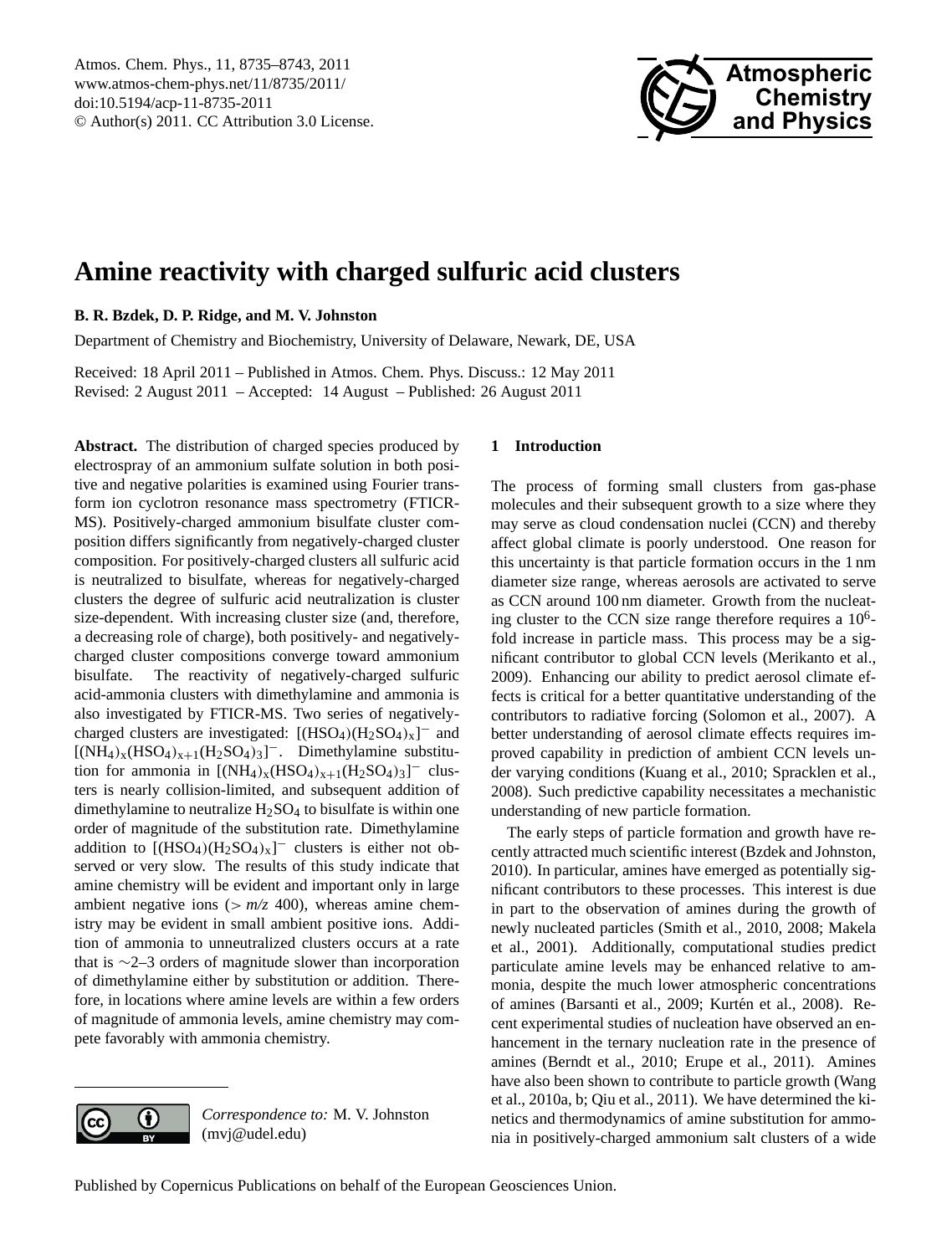array of sizes (Bzdek et al., 2010a, b, 2011). Regardless of the type of salt, amine substitution is nearly collision-limited on the cluster surface, which implies that small (1–2 nm diameter) ambient salts are likely to be aminium salts rather than ammonium salts, even if they were initially nucleated as ammonium salts.

Most recently, advances in ambient aerosol measurement instrumentation have permitted composition measurements of uncharged and charged molecular clusters. In the cluster chemical ionization mass spectrometer (cluster-CIMS), ambient uncharged clusters are ionized by charge transfer from a reagent ion (Zhao et al., 2010). Clusters containing sulfuric acid are preferentially ionized by imparting a negative charge to them. The atmospheric pressure interface time-of-flight mass spectrometer (APi-TOF) samples ambient ions through an atmospheric pressure interface into a high resolution TOF mass analyzer (Junninen et al., 2010). Both of these methods ultimately perform mass analysis on a charged molecular cluster, whether that charge is intentionally imparted to the cluster (cluster-CIMS) or is naturally occurring (APi-TOF). However, the effect of charge on the composition of small molecular clusters is poorly understood.

This work examines the types of cluster distributions produced from electrospray ionization of ammonium sulfate and dimethylammonium sulfate solutions in both positive and negative polarity. The differences in cluster composition due to the polarity of charge, as well as their implications in terms of ambient measurements of molecular clusters, are discussed. Additionally, we determine both the kinetics of dimethylamine substitution for ammonia in negatively-charged ammonium bisulfate clusters and the kinetics of dimethylamine addition to these clusters in order to predict the composition of salt clusters likely to be present among ambient negative ions. Dimethylamine is used as a model amine because it is frequently observed in high abundance in the air (Ge et al., 2011) and has also been observed in newly nucleated nanoparticles during new particle formation (Makela et al., 2001; Smith et al., 2010). In previous work, we examined reactions of positively-charged ammonium bisulfate clusters with monomethylamine and trimethylamine as well as with dimethylamine and observed that the chemistry was very similar regardless of the type of amine (Bzdek et al., 2010a). The results of this work will facilitate interpretation of the mass spectra of ambient molecular clusters, as well as improve our understanding of the chemistry and composition of ca. 1–2 nm diameter particles.

### **2 Experimental section**

The experimental setup is similar to that used in our previous work on positively-charged bisulfate, nitrate, and methanesulfonate clusters (Bzdek et al., 2010a, b, 2011). Charged ammonium bisulfate clusters were introduced into a 7T Bruker apex-Qe Fourier transform ion cyclotron resonance mass spectrometer (FTICR-MS) by electrospray of an ammonium sulfate (Aldrich) solution in 50/50 water/methanol. Charged dimethylammonium bisulfate clusters were produced by electrospray of a dimethylammonium sulfate solution made by combining solutions of dimethylamine (Fluka) in 50/50 methanol/water and  $H_2SO_4$  (Fisher) in 50/50 methanol/water. For broadband spectra, the solution concentration was 0.05 M, whereas for kinetics experiments a 1.0 mM solution was used.

Electrospray produced an array of clusters. For kinetics experiments, a specific cluster was isolated by mass selection and accumulation in a quadrupole. Ions were then transferred to the ICR cell where they were exposed to a constant pressure of reactant gas (dimethylamine:  $2.4 \pm 0.5 \times 10^{-8}$  torr; ammonia:  $1.0 \pm 0.2 \times 10^{-7}$  torr; Matheson Tri-Gas) that was introduced to the cell via a leak valve. Measurement of the reactant gas pressure inside the ICR cell is described in Bzdek et al. (2010a). Negatively-charged ammonium bisulfate clusters were exposed to dimethylamine gas in order to determine the kinetics of both substitution for ammonia and addition of dimethylamine to the clusters. Ammonium bisulfate clusters were also exposed to ammonia gas to determine the kinetics of ammonia addition to the clusters. Electrospray of a dimethylammonium sulfate solution in negative mode produced complicated spectra due to substitution by sodium for dimethylamine. Negatively-charged dimethylammonium bisulfate clusters were unstable upon mass selection; therefore, no kinetic data were obtained for exposure of these clusters to dimethylamine or ammonia gas.

A mass spectrum of ions in the ICR cell can be obtained at a specific trapping time. FTICR-MS provides high resolving power and high accuracy mass-to-charge (*m/z*) measurements, allowing for the assignment of unique elemental formulae to reactant and product ions. A plot of ion abundance as a function of trapping time (reaction profile) reveals the progress of the sequential reactions. In some of the more exothermic reactions, the reactant molecule induces a more complicated decomposition rather than substitution alone. A sensitivity analysis was performed in order to elucidate the effect of the decomposition pathways on measured kinetics (Bzdek et al., 2011). In the model, cluster decomposition was assumed to decrease the total cluster ion intensity by a factor similar to that observed experimentally, typically 20– 30 % over a time period of about 1 s. The model showed that fitting the experimental data without taking cluster decomposition into account gave measured rate constants that were larger than the actual rate constants. Typically, the actual rate constants were about 30–40 % smaller than the measured values for the first or second reaction steps, but there was no difference between measured and actual rate constants for later reaction steps. Based on the measured rate constants in this work, it is unlikely that cluster decomposition significantly affected our kinetic measurements. All data were fit to the kinetic models using the simplex method of non-linear fitting embodied in the Solver function of the Microsoft Excel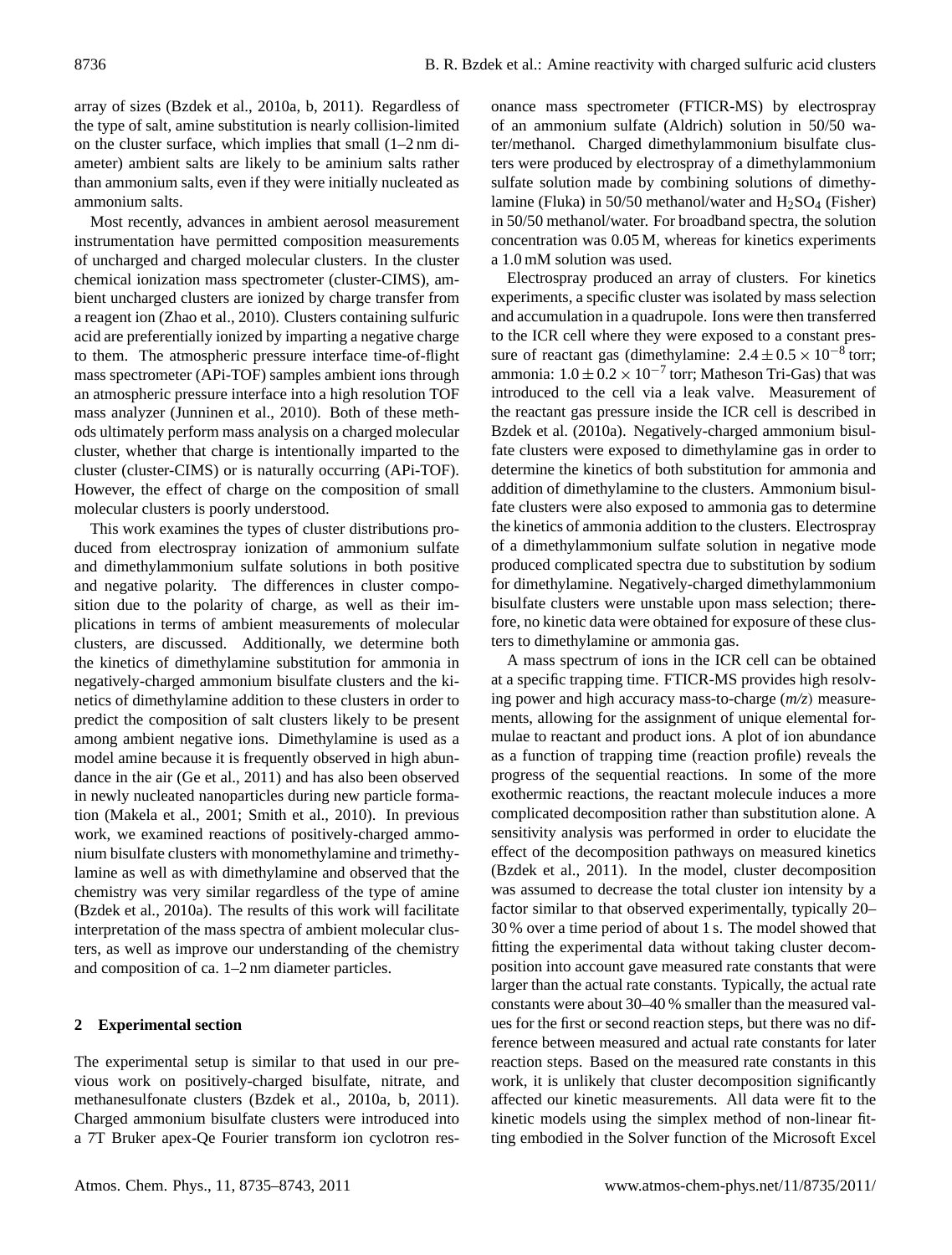

**Fig. 1.** Electrospray ionization mass spectra of an ammonium sulfate solution in **(a)** positive and **(b)** negative modes.

program. Second order rate constants were determined from gas pressure measurements in the ICR cell, as discussed elsewhere (Bzdek et al., 2010a, b); reactive uptake coefficients (reaction probabilities) were determined using capture collision theory to calculate the theoretical collisional rate constant (Ridge, 2003).

#### **3 Results and discussion**

# **3.1 Electrospray of ammonium sulfate and dimethylammonium sulfate solutions**

Although the ions produced during electrospray ionization are not necessarily at equilibrium, the species most likely to receive a charge are those that tend to be more stable upon charging. In complex solutions containing several analytes, some chemical species will receive charge preferentially relative to other species in the same solution (Oss et al., 2010). Similar to this phenomenon, a solution of ammonium sulfate contains ammonium and sulfate ions that, upon ionization and transfer from the liquid phase to the gas phase, produce an array of unique charged clusters that contain differing numbers of ammonium and bisulfate ions. An analysis of the distribution of charged species produced by electrospray of ammonium sulfate can give an indication of the relative stabilities of ammonium sulfate/ammonium bisulfate clusters that may be expected to be observed in ambient air.

Figure 1 provides mass spectra of an ammonium sulfate solution introduced by electrospray into the FTICR-MS operating in (a) positive and (b) negative modes. Interestingly, electrospray of the same solution produces cluster ions of very different composition depending upon polarity. In positive mode, three distinct series of clusters are observed. The first series (indicated in Fig. 1a by the letter "a") con-

are more acidic and can be described as being in the form sists of singly-charged ammonium bisulfate clusters in the form  $[(NH<sub>4</sub>)<sub>x</sub>(HSO<sub>4</sub>)<sub>x-1</sub>]<sup>+</sup>$ , where all sulfuric acid is neutralized to bisulfate. The second series (indicated in Fig. 1a by the letter "b") is similar to the first series, as all sulfuric acid is neutralized to bisulfate; however, these clusters are doubly-charged and are in the form  $[(NH_4)_x(HSO_4)_{x-2}]^{+2}$ . These clusters overall contain one fewer bisulfate ion than the singly-charged clusters, resulting in a  $+2$  charge. The third series (indicated in Fig. 1a by the letter "c") consists of clusters where not all sulfuric acid in the clusters is neutralized to bisulfate. In other words, these clusters  $[(NH_4)_x(HSO_4)_{x-1}(H_2SO_4)]^+$ .

The three different series of charged clusters observed in positive mode contrast greatly with the charged clusters observed from electrospray of the same solution in negative mode (Fig. 1b). For negative ions, four unique series of charged clusters are observed. The first consists of simple clusters of sulfuric acid and bisulfate (i.e.  $[(HSO<sub>4</sub>)(H<sub>2</sub>SO<sub>4</sub>)<sub>x</sub>]$ <sup>-</sup>, indicated by the letter "a" in Fig. 1b). The second, third, and fourth cluster series are all ammonium bisulfate clusters with varying degrees of sulfuric acid neutralization to bisulfate. These clusters can be described by  $[(NH_4)_x(HSO_4)_{x+1}(H_2SO_4)_2]^{-}$ ,  $[(NH_4)_x(HSO_4)_{x+1}(H_2SO_4)_3]$ <sup>-</sup>, and  $[(NH_4)_x (HSO_4)_{x+1}$  $(H_2SO_4)_4$ <sup>-</sup> (indicated by letters "b", "c", and "d", respectively, in Fig. 1b). These observations suggest that the presence of ammonium is less favorable in small negatively-charged clusters containing sulfuric acid than in small positively-charged clusters. The electrospray distributions are consistent with observations by Hanson and Eisele (2002), who examined similar negatively-charged clusters at atmospheric pressure and found that the number of ammonium ions in the clusters is generally smaller than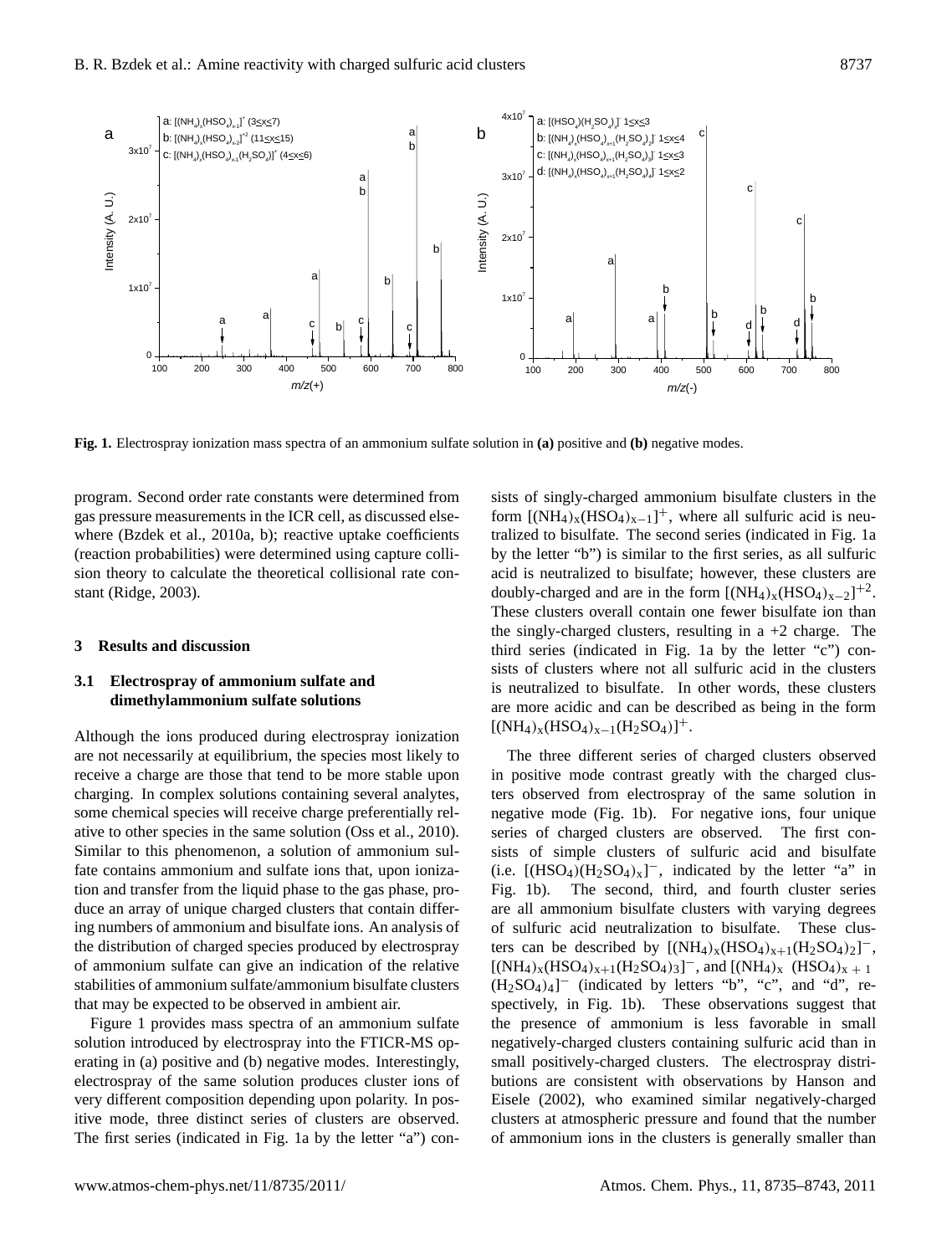

**Fig. 2.** Cluster acidity (defined as the number of unneutralized sulfuric acid molecules,  $n$ , in a cluster) for clusters formed through electrospray of ammonium sulfate and dimethylammonium sulfate solutions in positive and negative polarities.

the number of sulfur-containing species (sulfuric acid and bisulfate). In Fig. 1, the effect of charge on cluster composition decreases as the cluster size increases. The corollary to this is that both polarity clusters converge towards the same composition (ammonium bisulfate) at larger cluster size. For instance, for positive ions in Fig. 1, the ammonium:bisulfate ratio decreases with increasing cluster size, whereas for negative ions, the ammonium:bisulfate ratio increases with increasing cluster size and in both cases approaches a 1:1 ratio. It is interesting that ammonium sulfate appears not to be the preferred composition over the range of cluster sizes examined here. However, at much larger particle sizes, ammonium sulfate eventually becomes preferred. For example, the elemental composition of 25 nm mass normalized diameter ammonium sulfate particles produced by electrospray gives a molar *N/S* ratio of 2, indicating these particles are composed of ammonium sulfate (*N/S* = 2), rather than ammonium bisulfate (*N/S* = 1) (Zordan et al., 2010).

Figure 2 presents a comparison of cluster acidity (defined as the number of unneutralized sulfuric acid molecules,  $n$ ) in positively-charged and negatively-charged ammonium bisulfate and dimethylammonium bisulfate clusters. For a given type of cluster (ammonium bisulfate or dimethylammonium bisulfate) at a given polarity (positive or negative), the relative signal intensities of the different series of ions produced by electrospray are plotted. Note that for positive ions, only singly-charged clusters are considered; for negative ions, only clusters containing ammonium or dimethylammonium are considered (sulfuric acid-bisulfate clusters are not included). For positive ions (Fig. 2a–b), clusters tend to be fully neutralized to bisulfate, as for both ammonium bisulfate and dimethylammonium bisulfate clusters the predominant cluster series observed in the mass spectrum is one that contains no unneutralized sulfuric acid  $(n = 0)$ . However, the presence of dimethylammonium appears to enhance neutralization to bisulfate better than the presence of ammonium, as in Fig. 2b there is less signal intensity from the  $[((CH_3)_2NH_2)_x(HSO_4)_{x-1}(H_2SO_4)]^+$  series than from the  $[(NH_4)_x(HSO_4)_{x+1}(H_2SO_4)]^+$  series in Fig. 2a. The reason for this enhanced neutralization to bisulfate is likely because dimethylamine is a stronger base than ammonia.

Negative ions (Fig. 2c–d) show two interesting phenomena. The first observation is that negative ions in general differ significantly in composition relative to positive ions. The second observation is that the composition of ammonium bisulfate negative ions is different than the composition of dimethylammonium bisulfate negative ions, despite the similarity between the two in positive mode. Specifically, negative ions tend to be much more acidic (fewer sulfuric acid molecules neutralized to bisulfate) than positive ions. Whereas in positive mode the predominant cluster series for both types of clusters contains no unneutralized sulfuric acid  $(n = 0)$ , the most intense series of negatively-charged ammonium bisulfate clusters contains three unneutralized sulfuric acid molecules ( $n = 3$ ; Fig. 2c) and the most intense series of negatively-charged dimethylammonium bisulfate clusters contains two unneutralized sulfuric acid molecules ( $n = 2$ ; Fig. 2d). These observations also indicate that for negativelycharged clusters, dimethylammonium enhances neutralization of sulfuric acid to bisulfate better than ammonium. Again, this can be attributed to dimethylamine's stronger basicity.

The clusters examined in this work are produced by the dissociation of larger, metastable species as they travel to the ICR cell and not simply by charge transfer to a previously neutral cluster (Bzdek et al., 2010b). Nonetheless, the clusters that are eventually trapped in the cell are stable. We have previously examined the stability of these clusters by performing experiments where an isolated cluster is held for varying periods of time in the ICR cell with no reactant gas or with a small pressure of unreactive argon collision gas (Bzdek et al., 2010a) and observed that there was no change in the cluster distribution with time, indicating that trapped clusters are relatively stable under vacuum. Additionally, it should be noted that not all clusters observed in a broadband mass spectrum can be isolated for reactivity studies. One reason for this relates to how these clusters are formed: because these clusters are formed from larger, metastable ions, isolation of a particular ion with sufficient intensity depends on which larger ions are selected in the quadrupole and how those ions dissociate on the way to the ICR cell. Finally, sodium substitution for ammonium or dimethylammonium is frequently observed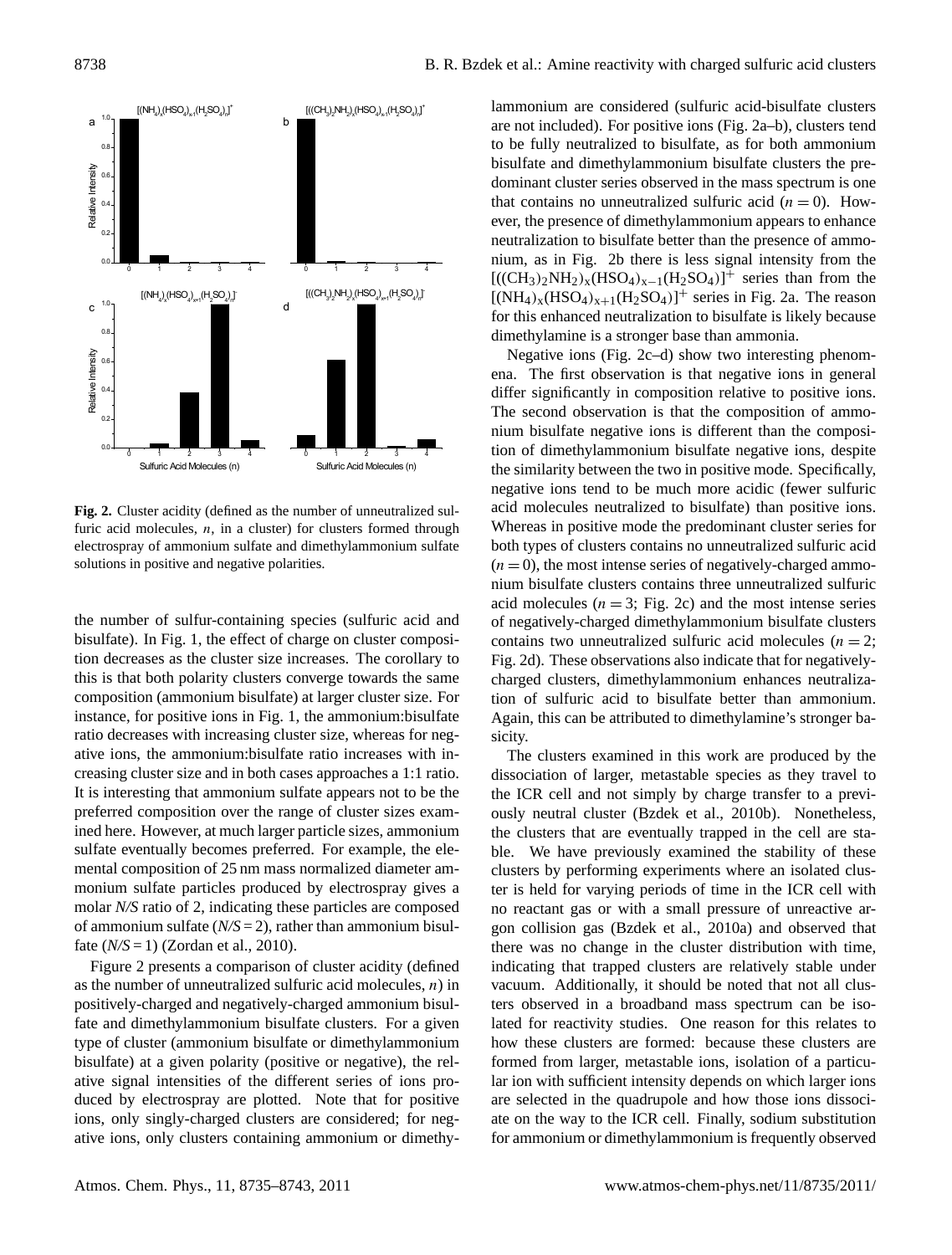(although significantly more sodium substitution is observed for the dimethylammonium-substituted clusters). Sodium is a ubiquitous contaminant; however these clusters are usually easily ignored, as the experimental method allows one to exclude isolation of the sodium-substituted clusters. Sodiumsubstituted clusters were excluded from further study because they are not atmospherically relevant.

Analysis of the ions produced from electrospray ionization of ammonium sulfate and dimethylammonium sulfate solutions in both positive and negative modes combined with a consideration of the constraints discussed above give an indication of the most likely (most favorable) charged species to be formed. The atmospheric implications resulting from these observations are discussed later.

## **3.2 Reactivity of negatively-charged ammonium bisulfate clusters**

In addition to examination of the composition of ions produced by electrospray of an ammonium sulfate solution, we examined the reactivity of these ions. We have previously studied the kinetics and thermodynamics of exposure of positively-charged ammonium bisulfate, ammonium nitrate, and ammonium methanesulfonate clusters to dimethylamine (Bzdek et al., 2010a, b, 2011). These previous studies focused solely on positive ions. Here, we discuss the reactivity of negatively-charged ammonium bisulfate clusters and sulfuric acid-bisulfate clusters upon exposure to dimethylamine gas.

The two series of clusters were analyzed in the kinetics experiments. The first series consisted of the sulfuric acidbisulfate clusters ( $[(HSO<sub>4</sub>)(H<sub>2</sub>SO<sub>4</sub>)<sub>x</sub>]$ <sup>-</sup>), which occurred at low  $m/z$  values and contained no ammonium. The second series was the most abundant series of negative ions observed and was of the form  $[(NH_4)_x(HSO_4)_{x+1}(H_2SO_4)_3]^-$ . For these ammonium bisulfate clusters, three specific clusters were isolated and exposed to dimethylamine in order to elucidate the kinetics of amine substitution and amine addition to the cluster: a cluster containing one ammonium ion,  $[(NH_4)(HSO_4)_2(H_2SO_4)_3]^-$ ; a cluster containing two ammonium ions,  $[(NH_4)_2(HSO_4)_3(H_2SO_4)_3]^{-}$ ; and a cluster containing three ammonium ions,  $[(NH_4)_3(HSO_4)_4(H_2SO_4)_3]$ . Two unique chemical reactions occurred upon exposure of these clusters to dimethylamine: (1) dimethylamine substitution for ammonia and (2) dimethylamine addition to the cluster.

The substitution reaction can be described by Scheme 1. Note that in Scheme 1, the unneutralized sulfuric acid molecules serve essentially as spectators to the reaction.

# **SCHEME 1**

$$
[(NH_4)_x(HSO_4)_{x+1}(H_2SO_4)_3]^- + (CH_3)_2NH \xrightarrow{k_1}
$$
  

$$
[(NH_4)_{x-1}((CH_3)_2NH_2)(HSO_4)_{x+1}(H_2SO_4)_3]^- + NH_3
$$
 (R1)

$$
\begin{aligned} & [(NH_4)_{x-1}((CH_3)_2NH_2)(HSO_4)_{x+1}(H_2SO_4)_3]^- + (CH_3)_2NH \\ & \xrightarrow{k_2} [(NH_4)_{x-2}((CH_3)_2NH_2)_2(HSO_4)_{x+1}(H_2SO_4)_3]^- + NH_3 \end{aligned} \quad (R2)
$$

$$
\begin{aligned} &\left[ (NH_4)_{x-2}((CH_3)_2NH_2)_2(HSO_4)_{x+1}(H_2SO_4)_3 \right]^- + (CH_3)_2NH \\ &\xrightarrow{k_3} \cdots \xrightarrow{k_N} \left[ ((CH_3)_2NH_2)_x(HSO_4)_{x+1}(H_2SO_4)_3 \right]^- + NH_3 \end{aligned} \tag{R3}
$$

Scheme 2 describes the addition reaction, whereby a dimethylamine can add to the cluster, effectively neutralizing the sulfuric acid and growing the cluster to a larger size.

#### **SCHEME 2**

$$
[((CH_3)_2NH_2)_x(HSO_4)_{x+1}(H_2SO_4)_3]^- + (CH_3)_2NH \xrightarrow{kadd} [((CH_3)_2NH_2)_{x+1}(HSO_4)_{x+2}(H_2SO_4)_2]^-
$$
 (R4)

$$
\begin{aligned} & [((CH_3)_2NH_2)_{x+1}(HSO_4)_{x+2}(H_2SO_4)_2]^- + (CH_3)_2NH \xrightarrow{k_{add2}} \\ & [((CH_3)_2NH_2)_{x+2}(HSO_4)_{x+3}(H_2SO_4)]^- \end{aligned} \tag{R5}
$$

$$
[((CH_3)_2NH_2)_{x+2}(HSO_4)_{x+3}(H_2SO_4)]^- + (CH_3)_2NH \xrightarrow{k_{add3}}
$$
  

$$
[((CH_3)_2NH_2)_{x+3}(HSO_4)_{x+4}]^-
$$
 (R6)

The kinetics experiment is similar to our previous work on positive ions (Bzdek et al., 2010a, b, 2011). An ammonium bisulfate cluster is isolated by mass selection in the quadrupole of the mass spectrometer. The isolated cluster is then transferred to the ICR cell, where it is exposed to dimethylamine gas at constant pressure. Reaction time is varied, and time-dependent mass spectra are recorded. A reaction profile is created by plotting the relative abundance of each reaction step against exposure time. Pseudo-first order kinetics applies to these reactions because the pressure of the reactant gas is constant during the experiment. A fit of the reaction profile to pseudo-first order kinetics allows for quantitative determination of the rate constants for the sequential substitution and addition reactions.

Figure 3 presents the reaction profile (symbols) and statistical fit to pseudo-first order kinetics (lines) for  $[(NH<sub>4</sub>)(HSO<sub>4</sub>)<sub>2</sub>(H<sub>2</sub>SO<sub>4</sub>)<sub>3</sub>]$ <sup>-</sup> exposed to dimethylamine gas. At time  $t = 0$  s, the initial cluster is the predominant ion observed, which is expected as no reaction should have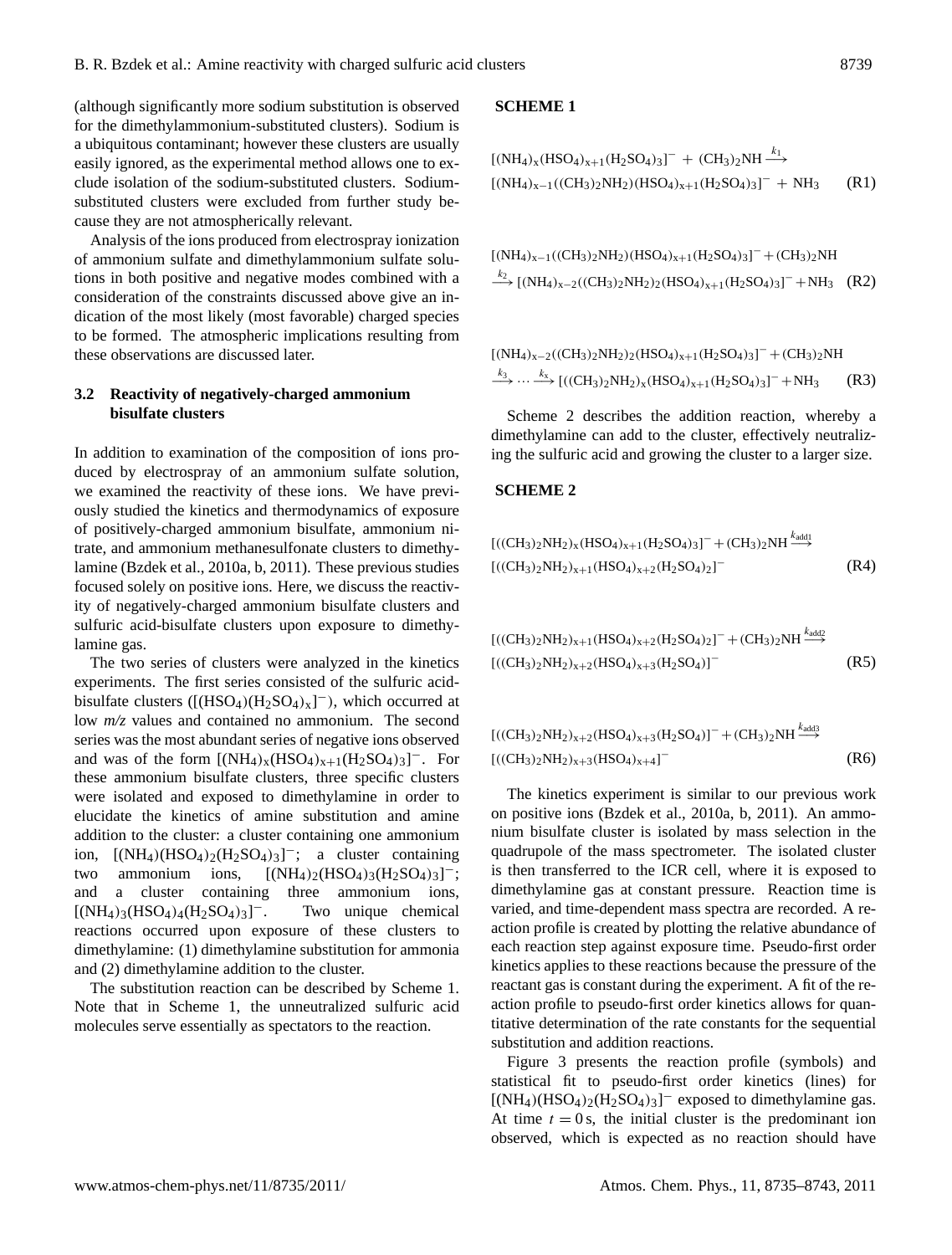| Cluster                            | Reaction       | Pseudo-first order           | Second order rate constant                                   | Uptake                       |
|------------------------------------|----------------|------------------------------|--------------------------------------------------------------|------------------------------|
|                                    | step           | rate constant $(s^{-1})$     | $\text{(cm}^3 \text{ molecule}^{-1} \text{ s}^{-1} \text{)}$ | coefficient, $\gamma$        |
| $[(HSO4)(H2SO4)]^{-}$              | Addition       | $< 1.1 \times 10^{-5}$       | $< 1.3 \times 10^{-14}$                                      | $< 9.7 \times 10^{-6}$       |
| $[(HSO4)(H2SO4)2]-$                | Addition       | $1.2 \pm 0.2 \times 10^{-3}$ | $1.4 \pm 0.3 \times 10^{-12}$                                | $1.0 \pm 0.3 \times 10^{-3}$ |
| $[(NH_4)(HSO_4)_2(H_2SO_4)_3]$     | Substitution   | $0.26 \pm 0.03$              | $3.1 \pm 0.6 \times 10^{-10}$                                | $0.24 \pm 0.07$              |
|                                    | Addition 1     | $0.14 \pm 0.01$              | $1.7 \pm 0.3 \times 10^{-10}$                                | $0.13 \pm 0.04$              |
|                                    | Addition 2     | $0.11 \pm 0.01$              | $1.3 \pm 0.3 \times 10^{-10}$                                | $0.10 \pm 0.03$              |
|                                    | Addition 3     | $2.2 \pm 0.3 \times 10^{-2}$ | $2.6 \pm 0.5 \times 10^{-11}$                                | $2.1 \pm 0.6 \times 10^{-2}$ |
| $[(NH_4)_2(HSO_4)_3(H_2SO_4)_3]$   | Substitution 1 | $0.48 \pm 0.08$              | $5.6 \pm 1.1 \times 10^{-10}$                                | $0.44 \pm 0.13$              |
|                                    | Substitution 2 | $0.38 \pm 0.06$              | $4.5 \pm 0.9 \times 10^{-10}$                                | $0.36 \pm 0.11$              |
|                                    | Addition 1     | $0.19 \pm 0.03$              | $2.2 \pm 0.4 \times 10^{-10}$                                | $0.17 \pm 0.05$              |
|                                    | Addition 2     | $0.13 \pm 0.02$              | $1.6 \pm 0.3 \times 10^{-10}$                                | $0.13 \pm 0.04$              |
|                                    | Addition 3     | $3.6 \pm 0.5 \times 10^{-2}$ | $4.2 \pm 0.8 \times 10^{-11}$                                | $3.4 \pm 1.0 \times 10^{-2}$ |
| $[(NH_4)_3(HSO_4)_4(H_2SO_4)_3]^-$ | Substitution 1 | $0.56 \pm 0.06$              | $6.6 \pm 1.3 \times 10^{-10}$                                | $0.53 \pm 0.16$              |
|                                    | Substitution 2 | $0.51 \pm 0.07$              | $6.0 \pm 1.2 \times 10^{-10}$                                | $0.48 \pm 0.14$              |
|                                    | Substitution 3 | $0.43 \pm 0.06$              | $5.1 \pm 1.0 \times 10^{-10}$                                | $0.41 \pm 0.12$              |
|                                    | Addition 1     | $0.23 \pm 0.02$              | $2.3 \pm 0.5 \times 10^{-10}$                                | $0.22 \pm 0.07$              |
|                                    | Addition 2     | $0.13 \pm 0.01$              | $1.2 \pm 0.2 \times 10^{-10}$                                | $0.12 \pm 0.04$              |
|                                    | Addition 3     | $7.0 \pm 0.7 \times 10^{-2}$ | $6.8 \pm 1.4 \times 10^{-11}$                                | $6.7 \pm 2.0 \times 10^{-2}$ |

**Table 1.** Pseudo-first order rate constants, second order rate constants, and uptake coefficients for reaction of dimethylamine with negativelycharged ammonium bisulfate clusters<sup>∗</sup> .

<sup>\*</sup>P<sub>dimethylamine</sub>:  $2.4 \pm 0.5 \times 10^{-8}$  torr

**Table 2.** Pseudo-first order rate constants, second order rate constants, and uptake coefficients for reaction of ammonia with negativelycharged ammonium bisulfate clusters<sup>∗</sup> .

| Cluster                          | Reaction<br>step | Pseudo-first order<br>rate constant $(s^{-1})$ | Second order rate constant<br>$\text{(cm}^3 \text{ molecule}^{-1} \text{ s}^{-1})$ | Uptake<br>coefficient, $\gamma$ |
|----------------------------------|------------------|------------------------------------------------|------------------------------------------------------------------------------------|---------------------------------|
| $[(HSO4)(H2SO4)]^{-}$            | Addition         | $< 5.1 \times 10^{-4}$                         | $< 1.6 \times 10^{-13}$                                                            | $< 8.1 \times 10^{-5}$          |
| $[(HSO4)(H2SO4)2]-$              | Addition         | $<$ 3.3 $\times$ 10 <sup>-3</sup>              | $< 1.1 \times 10^{-12}$                                                            | $< 5.3 \times 10^{-4}$          |
| $[(NH_4)(HSO_4)_2 (H_2SO_4)_3]$  | Addition         | $< 6.1 \times 10^{-3}$                         | $< 1.9 \times 10^{-12}$                                                            | $< 9.9 \times 10^{-4}$          |
| $[(NH_4)_2(HSO_4)_3(H_2SO_4)_3]$ | Addition         | $3.1 \pm 0.1 \times 10^{-2}$                   | $1.0 \pm 0.2 \times 10^{-11}$                                                      | $5.1 \pm 1.5 \times 10^{-3}$    |
| $[(NH_4)_3(HSO_4)_4(H_2SO_4)_3]$ | Addition         | $7.1 \pm 0.2 \times 10^{-2}$                   | $2.3 \pm 0.5 \times 10^{-11}$                                                      | $1.2 \pm 0.4 \times 10^{-2}$    |

 ${}^*P_{\text{ammonia}}$ :  $1.0 \pm 0.2 \times 10^{-7}$  torr

occurred. With increasing exposure time to dimethylamine, ammonia is displaced by dimethylamine. Next, dimethylamine adds sequentially to the cluster, eventually neutralizing all sulfuric acid molecules to bisulfate. For the  $[(NH_4)(HSO_4)_2(H_2SO_4)_3]$ <sup>-</sup> cluster, the reactive uptake coefficient (reaction probability,  $\gamma$ ) for substitution (i.e. Scheme 1) is  $\gamma_{sub} = 0.24 \pm 0.07$ . For the sequential addition steps (i.e. Scheme 2), the reactive uptake coefficients are  $\gamma_{\text{add1}} = 0.13 \pm 0.04$ ,  $\gamma_{\text{add2}} = 0.10 \pm 0.03$ , and  $\gamma_{\text{add3}} = 2.1 \pm 0.6 \times 10^{-2}$ .

Table 1 presents pseudo-first order rate constants, second order rate constants, and reactive uptake coefficients for exposure of negatively-charged ammonium bisulfate clusters to dimethylamine. For clusters containing ammonium, substitution steps are fairly fast, with  $\gamma_{sub} \geq 0.24$ . These values for substitution are somewhat slower than those observed for positive ions, where  $\gamma_{sub}$  for ammonium ions on the cluster surface is typically greater than 0.50 (Bzdek et al., 2010a, b, 2011). The lower uptake coefficients are probably due to a decrease in the frequency of potentially reactive collisions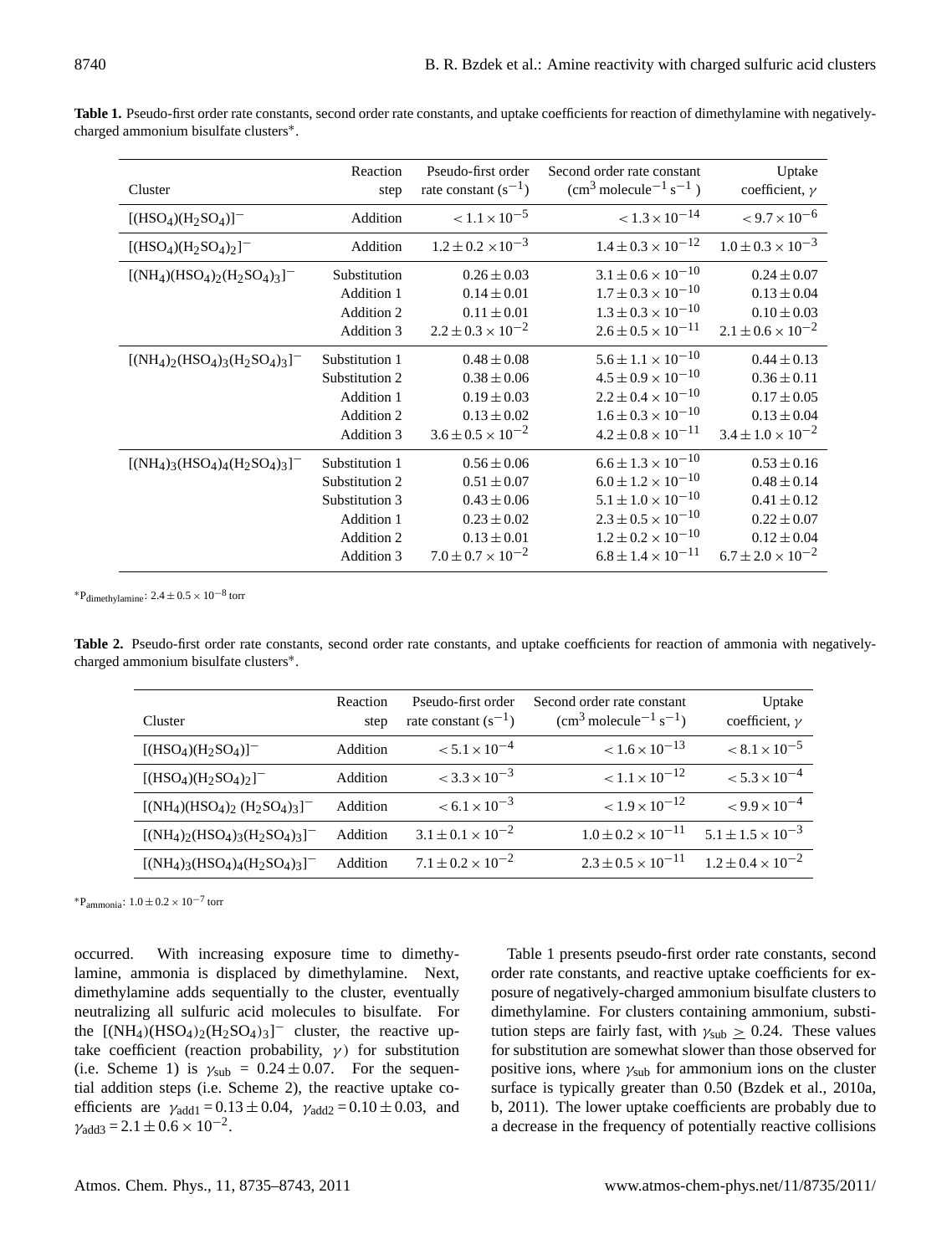(i.e. collision between the cluster and the amine would need to occur near the ammonium ion, but since fewer ammonium ions are in the cluster, there are more collisions where reaction would not occur). This helps to explain the observed increase in uptake coefficient for substitution as cluster size (and the number of reactive sites) increases. The initial addition step is typically slower than the substitution steps by about a factor of two. The second addition step is slightly slower than the first. However, the final addition step (to neutralize all sulfuric acid to bisulfate) is significantly slower than the first two addition steps for all studied clusters. Future computational work investigating the thermodynamics and structure of these clusters would be beneficial in explaining these experimental observations. Based on the kinetic results, amine substitution for ammonia is facile. Addition is relatively fast and results in further neutralization of the cluster to bisulfate than what can be accomplished by just ammonium.

In addition to examining negatively-charged ammonium bisulfate clusters, we examined the kinetics of dimethylamine addition to two sulfuric acid-bisulfate clusters, specifically  $[(HSO_4)(H_2SO_4)]^-$  and  $[(HSO_4)(H_2SO_4)_2]^-$ . Dimethylamine was not observed to add onto the  $[(HSO<sub>4</sub>)(H<sub>2</sub>SO<sub>4</sub>)]$ <sup>-</sup> cluster  $(\gamma_{add} < 9.7 \times 10^{-6})$ ; however dimethylamine did add to the  $[(HSO<sub>4</sub>)(H<sub>2</sub>SO<sub>4</sub>)<sub>2</sub>]$ <sup>-</sup> cluster, though at a rate that was an order of magnitude slower than the slowest addition step in the ammoniumcontaining clusters ( $\gamma_{\text{add}} = 1.0 \pm 0.3 \times 10^{-3}$ ). ). These observations suggest that for negatively-charged sulfuric acid-bisulfate clusters in this size range, the incorporation of amine is not kinetically favorable. These observations agree with recent computational modeling that suggests similar negatively-charged sulfuric acid-bisulfate clusters containing dimethylamine are not thermodynamically stable (Kurtén et al., 2011).

The reactivity of these same clusters was examined upon exposure to ammonia gas. Table 2 provides pseudo-first order rate constants, second order rate constants, and reactive uptake coefficients for exposure of the three ammonium bisulfate clusters and the two sulfuric acidbisulfate clusters to ammonia. Ammonia added to neither the  $[(HSO_4)(H_2SO_4)]^-$  cluster  $(\gamma_{add} < 8.1 \times 10^{-5})$  nor the  $[(HSO_4)(H_2SO_4)_2]^-$  cluster  $(\gamma_{add} < 5.3 \times 10^{-4}).$ For ammonium-containing clusters, ammonia did not add onto the  $[(NH_4)(HSO_4)_2(H_2SO_4)_3]$ <sup>-</sup> cluster ( $\gamma_{add}$  $9.9 \times 10^{-4}$ ), but did add to the [(NH<sub>4</sub>)<sub>2</sub>(HSO<sub>4</sub>)<sub>3</sub>(H<sub>2</sub>SO<sub>4</sub>)<sub>3</sub>]<sup>-</sup> and  $[(NH_4)_3(HSO_4)_4(H_2SO_4)_3]$ <sup>-</sup> <sup>−</sup> clusters  $(\gamma_{\text{add}} = 5.1 \pm 1.5 \times 10^{-3} \text{ and } 1.2 \pm 0.4 \times 10^{-2}, \text{ respec-}$ tively). Addition was slow, so only the first addition step was observed. The addition rates for ammonia to these clusters are more than one order of magnitude slower than those for the first addition of dimethylamine to the dimethylammonium-substituted clusters. The measured kinetics for ammonia addition to the  $[(HSO<sub>4</sub>)(H<sub>2</sub>SO<sub>4</sub>)]$ <sup>-</sup> and  $[(HSO<sub>4</sub>)(H<sub>2</sub>SO<sub>4</sub>)<sub>2</sub>]$ <sup>-</sup> clusters compares favorably with



**Fig. 3.** Reaction profile (symbols) and statistical fit to pseudo-first order kinetics (lines) for exposure of  $[(NH_4)(HSO_4)_2(H_2SO_4)_3]$ to dimethylamine gas (P<sub>dimethylamine</sub>:  $2.4 \pm 0.5 \times 10^{-8}$  torr).

demonstrated here. Our results also compare favorably to quantum chemical calculations performed previously on these clusters. Ortega et al. (2008) performed calculations that suggest the presence of ammonia is unfavorable in the  $[(HSO<sub>4</sub>)(H<sub>2</sub>SO<sub>4</sub>)]$ <sup>-</sup> cluster, which agrees with our kinetics observations, as the uptake coefficient was  $\langle 8.1 \times 10^{-5} \rangle$ . They also predict that the favorability for ammonium in these clusters increases with increasing cluster size, as we have Hanson and Eisele (2002), who observed that that uncharged clusters < 300 *m/z* did not contain ammonia upon ionization, whereas larger clusters did contain ammonia.

#### **4 Atmospheric implications**

This study examined the distribution of charged species produced by electrospray of ammonium sulfate and dimethylammonium sulfate solutions in both positive and negative polarities. The ions produced by electrospray give an indication of what charged species might be expected in ambient air within the constraints discussed at the end of Sect. 3.1. Recent advances in instrumentation to measure charged clusters in ambient air permit comparison of the electrospray ionization mass spectra to ambient ion spectra. Specifically, the APi-TOF permits detection of either positively- or negatively-charged ions up to 2000 *m/z* (Junninen et al., 2010; Ehn et al., 2010). APi-TOF analysis of nebulized sulfuric acid mixed with laboratory air (Junninen et al., 2010) yielded a spectrum with some prominent peaks at *m/z* values that correspond to those dominant negativelycharged ammonium bisulfate series observed in this work from electrospray of an ammonium sulfate solution. Ambient measurements of negative ions < 500 *m/z* during the daytime are dominated by sulfuric acid-bisulfate clusters  $(e.g. [HSO<sub>4</sub>]<sup>-</sup>, [(HSO<sub>4</sub>)(H<sub>2</sub>SO<sub>4</sub>)]<sup>-</sup>, [(HSO<sub>4</sub>)(H<sub>2</sub>SO<sub>4</sub>)<sub>2</sub>]<sup>-</sup>,$ and  $[(HSO<sub>4</sub>)(H<sub>2</sub>SO<sub>4</sub>)<sub>3</sub>]$ <sup>-</sup>). Nonetheless, signal from negatively-charged clusters containing ammonium has also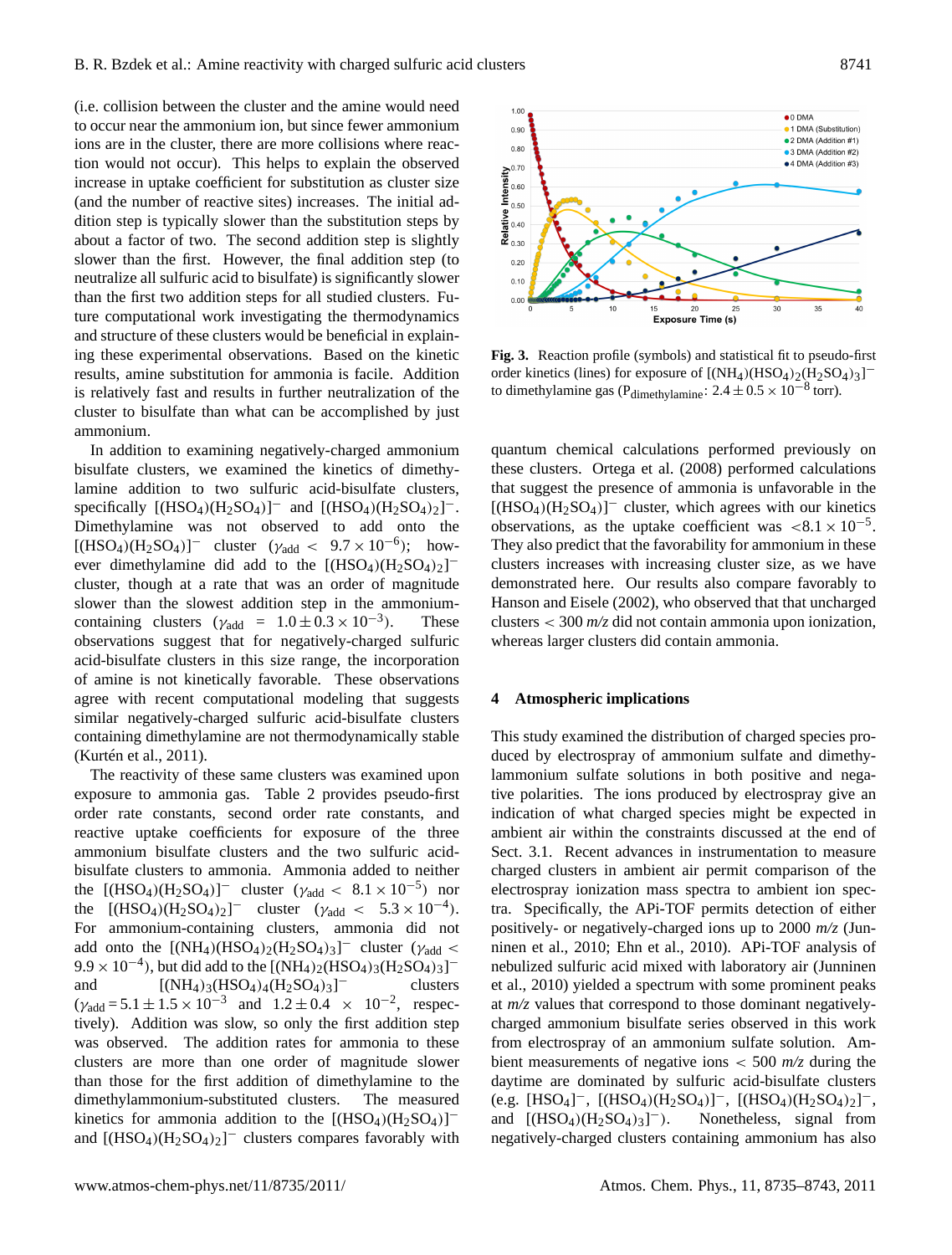been detected (e.g.  $[(NH_4)(HSO_4)_2(H_2SO_4)_2]^-$ ) (Ehn et al., 2010). These ambient observations confirm the hypothesis that bases will not be observed in low *m/z* negative ion clusters. APi-TOF measurements and the results of these electrospray experiments are also consistent with observations of ambient ions using a flow opposed drift tube coupled to a quadrupole mass analyzer, which indicated that sulfuric acidbisulfate clusters dominate the low *m/z* range (Eisele et al., 2006).

For negative ions, amine-ammonia chemistry will only be evident and important in larger charged clusters (> 400 *m/z*), which appear to be much lower in concentration than the low *m/z* clusters and therefore harder to detect. However, as illustrated in Fig. 1, amine-ammonia chemistry is likely to influence even the smallest positive ions. Therefore, these types of clusters should be more evident in ambient positive ion spectra than in ambient negative ion spectra. Ambient positive ion spectra, though, are quite complex (Ehn et al., 2010; Junninen et al., 2010), as there are many other chemical species in the atmosphere competing for a limited amount of charge. Observation of positively-charged ammoniumaminium bisulfate clusters may be obscured by competition with other (non-salt) species for charge or even simply by the vast number of positively-charged ambient species.

The results of our kinetics experiments have important atmospheric implications, especially since many of these charged clusters may be present in ambient air. Charge plays a critical role in the formation of the initial reactive clusters produced by the electrospray process and may affect the reaction rates for the smallest cluster sizes. However, the role of charge diminishes with increasing cluster size. As discussed previously, for both positive and negative ions, the composition appears to converge to ammonium bisulfate at large cluster sizes. Whereas amine substitution for ammonia may or may not be important to the nucleation of new particles, it is likely to impact particle growth in the 1–2 nm size range. Because substitution is nearly collision-limited for the negatively-charged ammonium bisulfate clusters, and because these results agree very well with those of positivelycharged clusters (Bzdek et al., 2010a, b, 2011), ammonium salt clusters in the 1–2 nm size range whether charged or not would be expected to quickly react with amine to form aminium salts upon atmospheric collision of the ammonium salt with the gas-phase amine. Finally, the kinetics of ammonia addition to these clusters is 1–2 orders of magnitude slower than both mechanisms of dimethylamine incorporation into the cluster (substitution and addition). Therefore, when ambient concentrations of ammonia and amine are comparable, amine chemistry will likely compete favorably with ammonia chemistry.

There are two important limitations to these experiments. First, this work examines the composition and reactivity of charged clusters. However, in the atmosphere, uncharged clusters are thought to dominate over charged clusters (Kulmala et al., 2007; Eisele et al., 2006). The results presented

here indicate that the composition of ambient clusters can depend significantly on polarity. Therefore, a major focus of future work should be the composition of uncharged clusters. Whether the composition of the smallest ambient uncharged clusters would be more similar to that of positively-charged clusters, negatively-charged clusters, or neither is an important unanswered question. Second, the role of particulate water is not addressed, as these experiments take place under vacuum. Different experimental methods will be required to address these limitations in future work.

*Acknowledgements.* B. R. B. acknowledges graduate fellowships from the University of Delaware Center for Critical Zone Research and the American Chemical Society, Division of Analytical Chemistry Fellowship, sponsored by the Society for Analytical Chemists of Pittsburgh. This research was supported by NSF Grant No. CHE-0808972.

Edited by: F. Keutsch

#### **References**

- Barsanti, K. C., McMurry, P. H., and Smith, J. N.: The potential contribution of organic salts to new particle growth, Atmos. Chem. Phys., 9, 2949–2957, [doi:10.5194/acp-9-2949-2009,](http://dx.doi.org/10.5194/acp-9-2949-2009) 2009.
- Berndt, T., Stratmann, F., Sipila, M., Vanhanen, J., Petaja, T., Mikkila, J., Gruner, A., Spindler, G., Mauldin, R. L., Curtius, J., Kulmala, M., and Heintzenberg, J.: Laboratory study on new particle formation from the reaction  $OH + SO<sub>2</sub>$ : influence of experimental conditions,  $H_2O$  vapour,  $NH_3$  and the amine tert-butylamine on the overall process, Atmos. Chem. Phys., 10, 7101–7116, [doi:10.5194/acp-10-7101–2010,](http://dx.doi.org/10.5194/acp-10-7101--2010) 2010.
- Bzdek, B. R. and Johnston, M. V.: New particle formation and growth in the troposphere, Anal. Chem., 82, 7871–7878, [doi:10.1021/ac100856j,](http://dx.doi.org/10.1021/ac100856j) 2010.
- Bzdek, B. R., Ridge, D. P., and Johnston, M. V.: Amine exchange into ammonium bisulfate and ammonium nitrate nuclei, Atmos. Chem. Phys., 10, 3495–3503, [doi:10.5194/acp-10-3495-2010,](http://dx.doi.org/10.5194/acp-10-3495-2010) 2010a.
- Bzdek, B. R., Ridge, D. P., and Johnston, M. V.: Size-dependent reactions of ammonium bisulfate clusters with dimethylamine, J. Phys. Chem. A, 114, 11638–11644, [doi:10.1021/jp106363m,](http://dx.doi.org/10.1021/jp106363m) 2010b.
- Bzdek, B. R., Ridge, D. P., and Johnston, M. V.: Reactivity of methanesulfonic acid salt clusters relevant to marine air, J. Geophys. Res.-Atmos., 116, D03301, doi:03310.01029/02010JD015217, 2011.
- Ehn, M., Junninen, H., Petaja, T., Kurten, T., Kerminen, V. M., Schobesberger, S., Manninen, H. E., Ortega, I. K., Vehkamaki, H., Kulmala, M., and Worsnop, D. R.: Composition and temporal behavior of ambient ions in the boreal forest, Atmos. Chem. Phys., 10, 8513–8530, [doi:10.5194/acp-10-8513-2010,](http://dx.doi.org/10.5194/acp-10-8513-2010) 2010.
- Eisele, F. L., Lovejoy, E. R., Kosciuch, E., Moore, K. F., Mauldin, R. L., Smith, J. N., McMurry, P. H., and Iida, K.: Negative atmospheric ions and their potential role in ion-